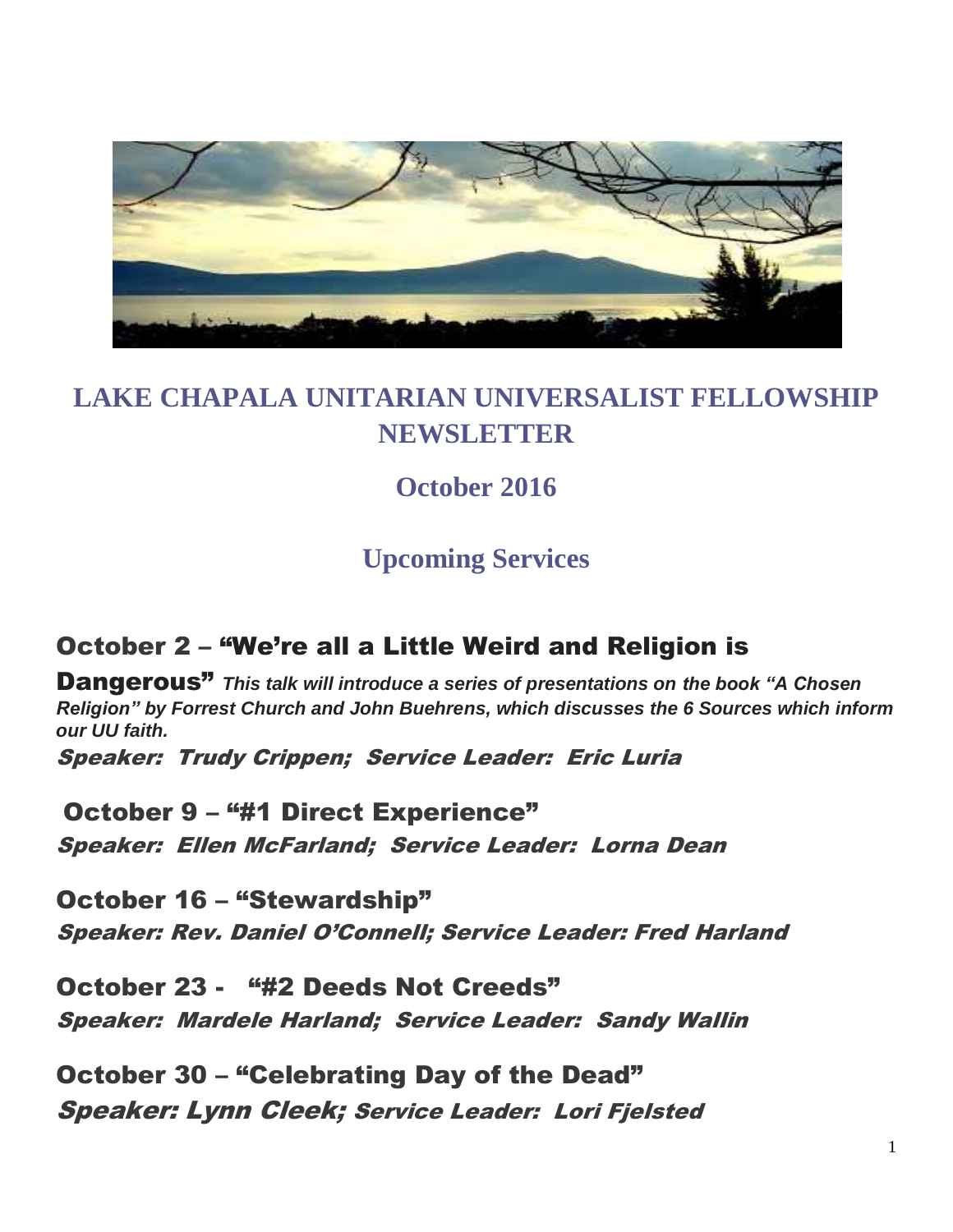# President's Report



I'm very sorry to report that the UUA has decided it is unwilling to consider intern positions that require off-site supervision. Therefore, **our request for an intern minister will not be approved.**

**Rev. Daniel O'Connell** from the First UU congregation in Houston, who had originally suggested we consider applying for an intern, has **some suggestions of other options we might wish to explore. He will be visiting LCUUF October 15-19th .** (His picture and bio are elsewhere in this Newsletter.) While here, Rev. O'Connell will meet with the Board and congregation to discuss these possible options. **That meeting will take place at 2:30 pm on Wednesday, October 19th at the Fellowship**. Please plan to attend.

Please also plan to attend a **congregational potluck on October 16th at 5 pm at Heidi MacLennan's. There will be a signup sheet for the potluck at the October 9th and 16th Services.**

Rev. O'Connell will discuss **Stewardship** in his sermon on October 16<sup>th</sup>. This is also the subject of Heidi MacLennan's letter written on behalf of the Board. Please read it carefully and plan to attend one of the small group discussions which are being planned. **Your participation is important to ensuring a vibrant and viable Fellowship and we value your views.**

#### LCUUF Stewardship

#### **Dear LCUUF Members and Friends,**

I am writing to you on behalf of the board of directors of LCUUF. We the board believe that, after over 10 years of active service and building our Fellowship, we have reached the stage where we are ready to offer more to the community. For example, we wish to be able to extend secure funding to the Hungry Children of Mezcala Outreach Program, as opposed to leaving this group guessing as to the amount of money available to feed the very needy children. And as an important extension of this project, under the leadership of Frank Howell, we are now involved in organizing a soccer program for middle school boys and girls. In addition, we are committed to providing needed funding support to the Women's Health program.

The idea of an Internship program was well received by the Fellowship, and although that option is now off the table, other options may be considered. All of these Outreach programs and any new initiatives require a more stable and predictable budget.

This brings me to the point to which we want to draw your attention, the idea of Stewardship. A Stewardship program would allow us to predetermine our budget, allowing us to better meet our Outreach and organizational goals.

The Board has approved holding several small group meetings on different days and times in late October and early November to begin a conversation on the idea of a Stewardship program. Please watch for the signup sheets and plan to attend one of the meetings.

**Sincerely, Heidi MacLennan (Board Member)**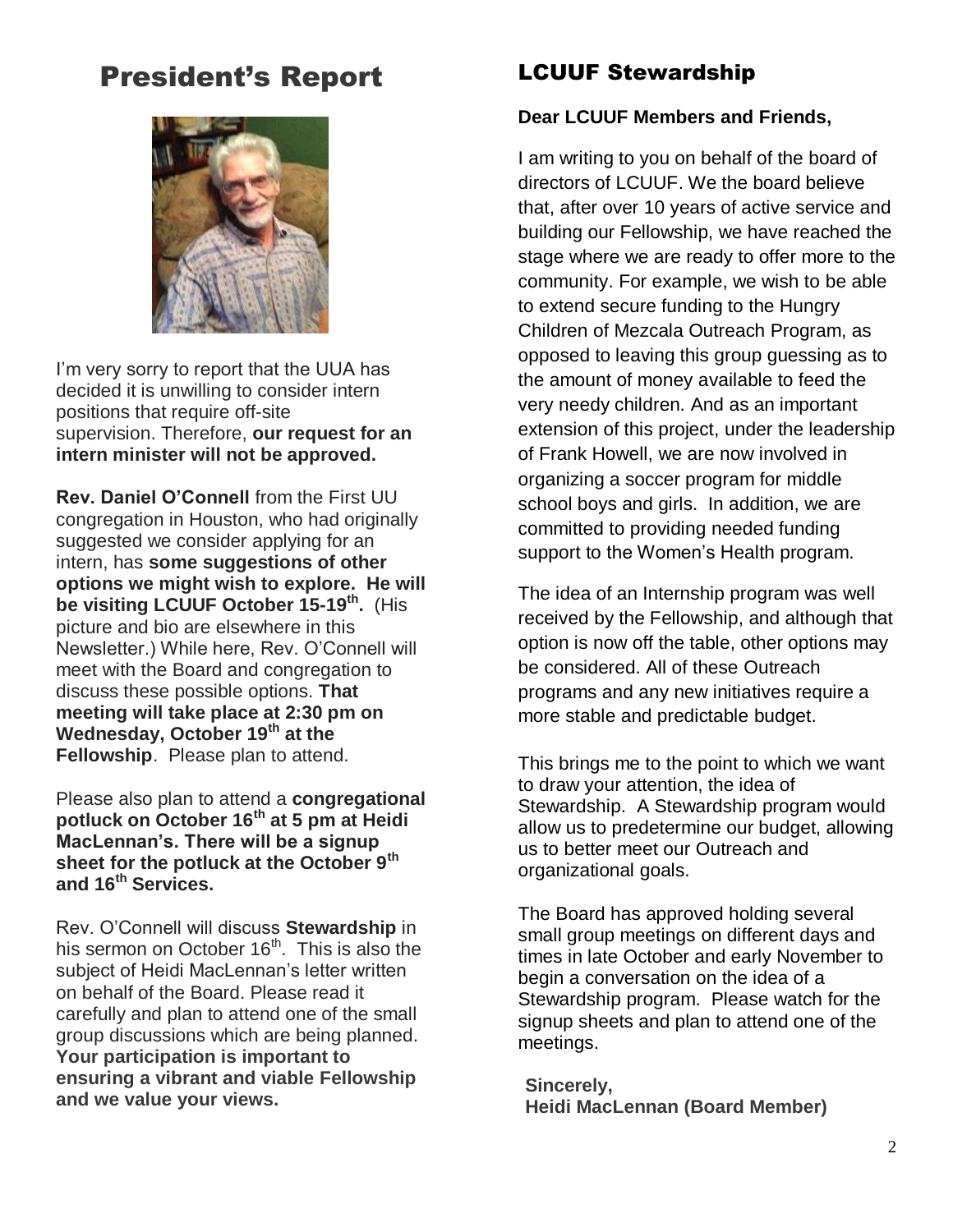#### **Reverend Dr. Daniel O'Connell**



**With a conviction that the UU faith has something extraordinarily important to offer the world, Rev. O'Connell enjoys working with others to create worship experiences that touch the heart, light up the mind, and call congregation members to service. Having been raised in our faith, he is thoroughly grounded in Unitarian Universalism. He seeks ways to describe, explain and celebrate the diverse spiritual paths among us.**

**Rev. O'Connell grew up in the suburbs of Washington D. C., attending the then new (1961) denomination of Unitarian Universalism. He was active in Liberal Religious Youth, the UU senior high program of the era, and served in UU Young Adult groups all over the country. He is the son of a physicist (atheist) father, and UU church music director (theist) mother.** 

**Daniel attended Montgomery College and, in 1982, received an Associates of Arts degree in Radio, TV and Film. In 1985, he received a Bachelor of Arts degree from the University of Maryland, majoring in Communications. He worked for several years selling software. Daniel attended seminary in Chicago and received his Doctorate of Ministry degree in 1996. He served as the minister of the UU Society of Northern Fairfield County in West Redding and the Eliot Unitarian Church in St. Louis, Missouri. He is Lead Minister at First Unitarian in Houston**



*One of the founders of our Fellowship, Barbara Laurer, passed away on September 17th, 2016. She was a private person who found a peaceful life with her pets and her home. Barbara remained a part of us through the Yahoo group and she read every joy and concern. We keep her in our hearts.*

#### Member News



Sue Kelley writes: "My blood tests this week came in at 2.3. We are aiming for 1.11 and then I can have my hip repair surgery. And maybe get my life back. This has been a nightmare. The anemia almost did me in but that is now gone. Feeling hopeful!"

We are keeping Sue and Kelley in our hearts and also the following members who have had surgeries over the summer: Susan Miller (back); Diane VanBrocklin (knee replacement); Mary Roam (knee replacement); John Roam (hip replacement); Carol Powell (2 knees replacements).and Marion Blackmer, who recently fell and fractured her upper arm.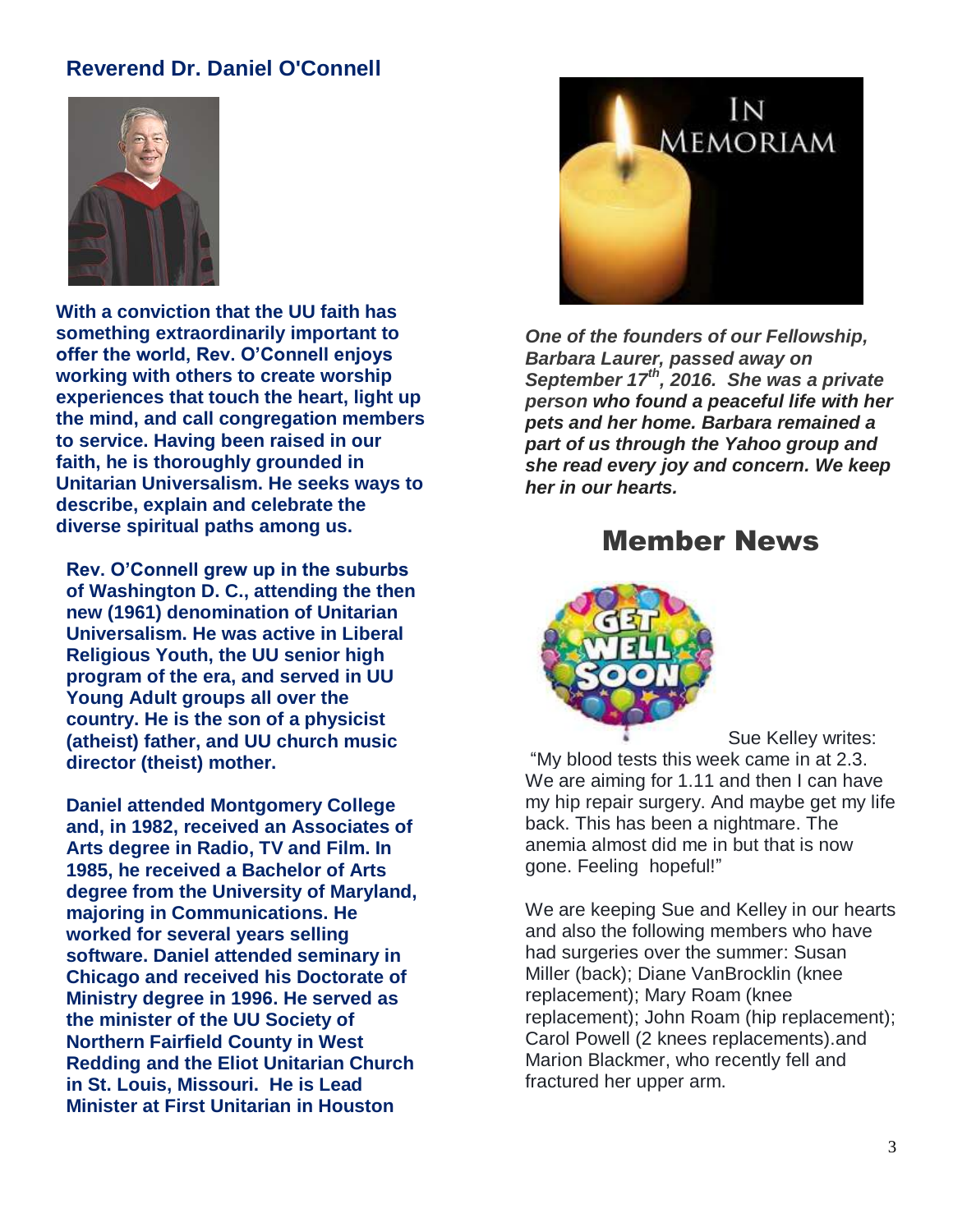

Birthday Greetings **to the following members who have birthdays in October: Bill White (3rd ); Bob Koches (7th); Susie Lindeman and Trudy Crippen (9th); Fred Harland (10th)**; **Lynn Cleek (29th)**

# . Photo Gallery



Janice, Francisco and Max Bird talk about "UU Fables". (September 11<sup>th</sup>)



The San Juan Cosala Children's Choir sing Mexican songs for us. (September  $18<sup>th</sup>$ )

# **Activities**

# LIKE TO WRITE?

Scribble? Dabble? Compose? Create?



The **UU Writers' Group** has openings for two more writers. The next meeting is October  $20<sup>th</sup>$ from 10 am to 12 pm at the home of Karyn Carpenter. Members each bring a piece to read and gentle, constructive critiques are given. If interested, please contact Kathy Koches at 766-2299 or [kkoches@gmail.com](mailto:kkoches@gmail.com)



**FELLOWSHIP LUNCH** Once a month, in lieu of coffee hour, we go to lunch together after the service. After the service on Sunday, October 30th we will be going to Mel's for Sunday Brunch. The buffet brunch is a full buffet and includes coffee, tea and juice, not to mention an entire table of fabulous desserts! Please join us.